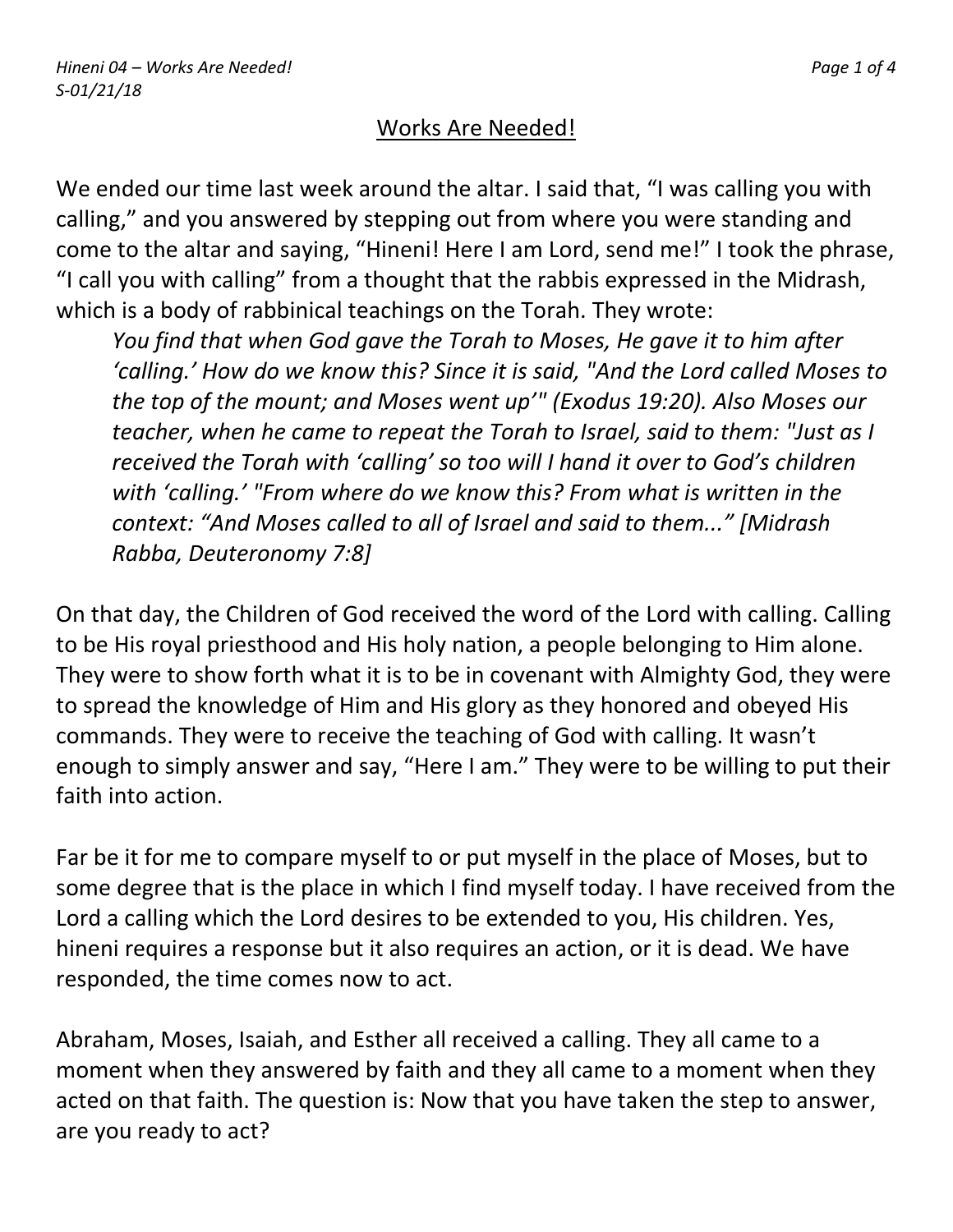James picks up on this idea in chapter 2 of his epistle. Would you follow along with me as I read from James 2, starting at verse 14? James 2:14.

**<sup>14</sup>**What *does it* profit, my brethren, if someone says he has faith but does not have works? Can faith save him? **<sup>15</sup>** If a brother or sister is naked and destitute of daily food, **<sup>16</sup>** and one of you says to them, "Depart in peace, be warmed and filled," but you do not give them the things which are needed for the body, what *does it* profit? **<sup>17</sup>** Thus also faith by itself, if it does not have works, is dead.

**<sup>18</sup>** But someone will say, "You have faith, and I have works." Show me your faith without your works, and I will show you my faith by my works. **<sup>19</sup>** You believe that there is one God. You do well. Even the demons believe and tremble! **<sup>20</sup>** But do you want to know, O foolish man, that faith without works is dead? **<sup>21</sup>** Was not Abraham our father justified by works when he offered Isaac his son on the altar? **<sup>22</sup>**Do you see that faith was working together with his works, and by works faith was made perfect? **<sup>23</sup>** And the Scripture was fulfilled which says, "Abraham believed God, and it was accounted to him for righteousness." And he was called the friend of God. **<sup>24</sup>** You see then that a man is justified by works, and not by faith only.

Wow, there is so much in those 11 verses, I can tell you right now, that we will not even try to deal with it all. James probably didn't know it at the time, but this passage would create a lot of controversy throughout the years.

Are you saved by works, as James here says or are you saved by grace through faith and not by works, as Paul says in Ephesians 2:8-9? It does seem that James and Paul are in a pretty stark disagreement. The sad thing is that over the centuries, the debate over this question grew so polarized that churches split, denominations were formed, and people were burned at the stake. So, who's right? That is like asking, "do you need your left leg, or do you need your right leg? The answer is yes! Was Paul right when he said that we are saved by grace, not by works? Or was James correct when he said, "faith without works is dead." The answer is, they are both right. What James was saying was that if we really believe, our works will be consistent with our faith and that the natural outworking of our faith produces works.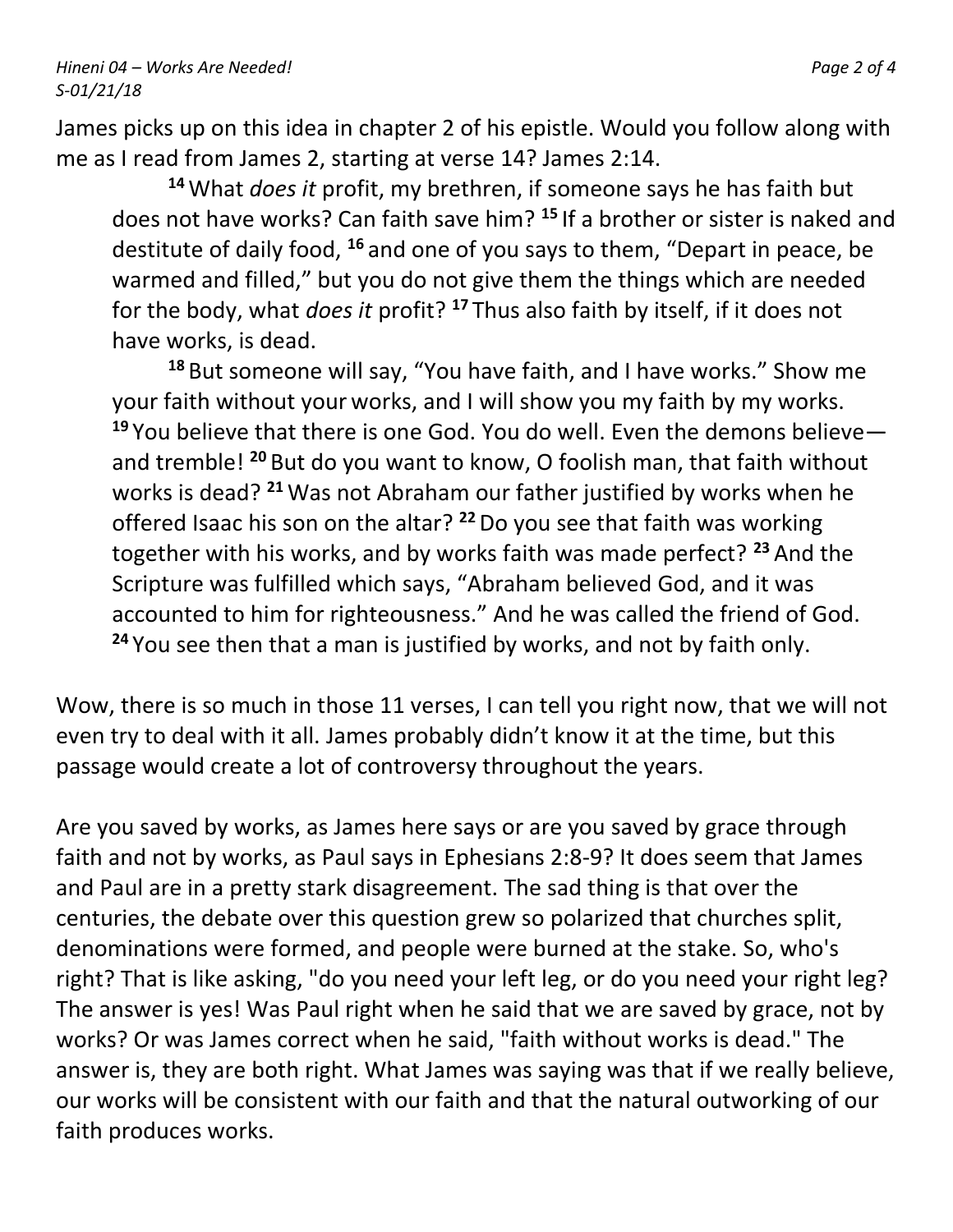It's like someone saying, "I know I'm a Christian because I was baptized, and I go to church." Doing those things is great, but that's not what identifies him as a Christian. The healthy maturing Christian will do those same things, but his attitude and words would be something more like this: "I know I'm a Christian because I love God and I know that Jesus died for me. Since I want to grow and be with God's people I go to church. Since I want to answer the call to action I have been baptized in water to begin my outward witness." The true Christian does righteous works because Jesus lives in him and he is therefore moved to action. He doesn't do righteous works to become righteous. That is the key difference. For the healthy and maturing Christian doing the righteous works that God wants us to do will become more and more something that he loves to do, not something he has to do.

This is the thought that I believe speaks to us directly as we struggle with being called with calling. James explains this relationship between faith and works or answering and acting by referring to one of Abraham's hineni moments. The sacrifice of Isaac, his only begotten son, as a burnt offering. Answering by "faith" was not an acceptable option, there needed to be the work that went along with it.

Have you come to that kind of place in your answer to God? The place where your words give way to actions? A time when you live the teachings of God in such away that you actively become an example of what it is to be His royal priesthood and a member of His holy nation, living covenant relationship with Him? Has your faith spurred the greater works that Jesus spoke of?

Perhaps, you are thinking, "Hey, you have been talking about Abraham, Moses, Isaiah, Esther; they are big league. I'm just me!" If that is you, read James 2:25, it is for you!

**<sup>25</sup>** Likewise, was not Rahab the harlot also justified by works when she received the messengers and sent *them* out another way?